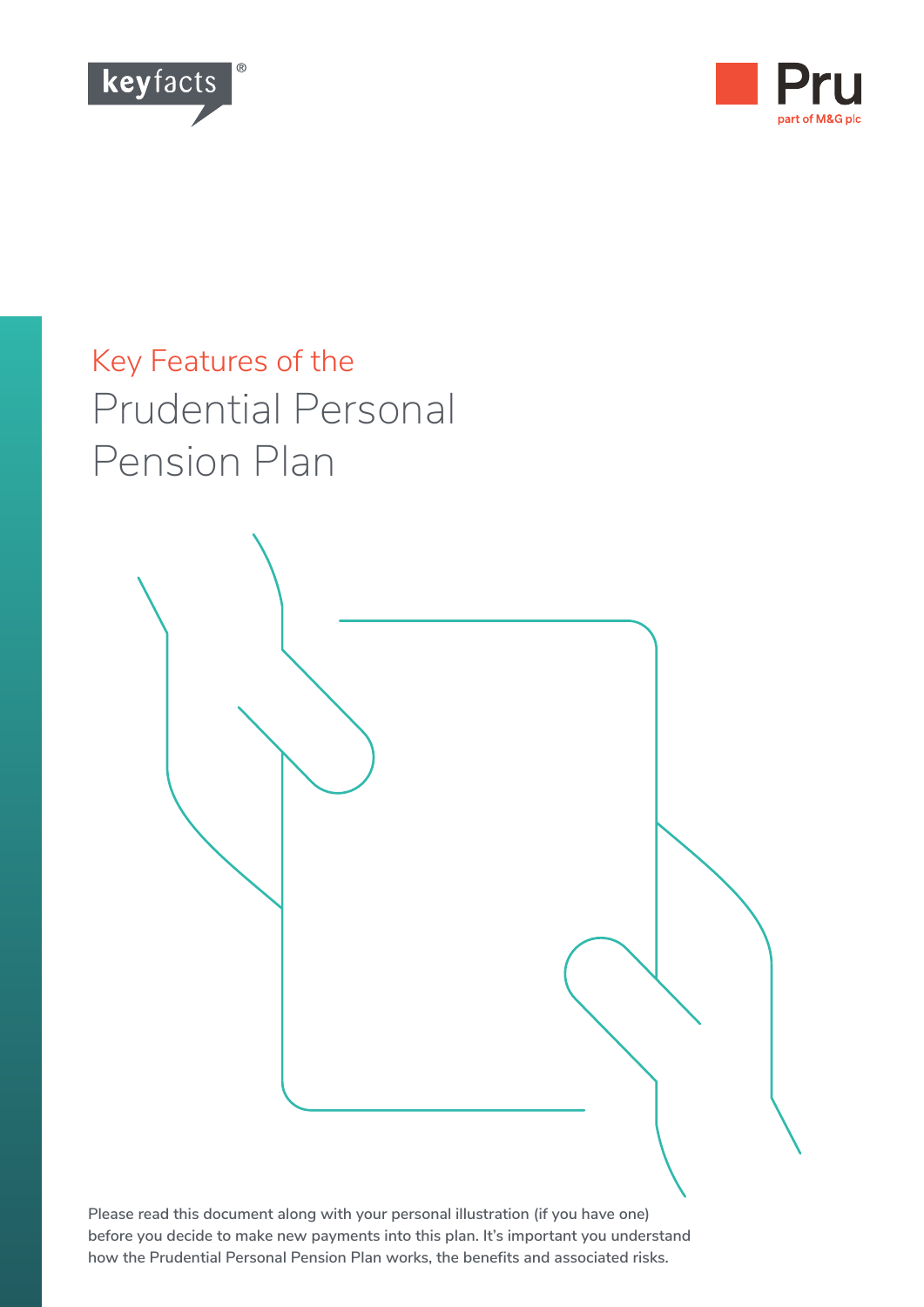# Contents

| About the Prudential Personal                                    |                | Can I transfer money out?                                         | 7  |
|------------------------------------------------------------------|----------------|-------------------------------------------------------------------|----|
| Pension Plan                                                     | 3              | What are the charges and costs?                                   | 8  |
| Its aims                                                         | 3              | What might I get back?                                            | 9  |
| Your commitment                                                  | 3              | When can I take my benefits?                                      | 9  |
| <b>Risks</b>                                                     | 3              | What choices will I have when I want to take                      |    |
| Other documents you should read                                  | $\overline{4}$ | my benefits?                                                      | 9  |
| <b>Questions &amp; Answers</b>                                   | 5              | Where can I get guidance on what to do with<br>my pension?        | 10 |
| Is the Prudential Personal Plan right for me?                    | 5              | What about tax?                                                   | 10 |
|                                                                  | 5              | How will I know how my plan is doing?                             | 11 |
| Is this a stakeholder pension?<br>How flexible is it?            | 5              | What happens to the Prudential Personal Pension<br>Plan if I die? | 11 |
| How much can I pay into the Prudential Personal<br>Pension Plan? | 5              | What if the plan isn't right for me?                              | 11 |
| Can I transfer money in?                                         | 5              | How much will the advice cost?                                    | 11 |
| Where are my payments invested?                                  | 6              | Other information                                                 | 12 |
| Can I change my investments?                                     | 7              |                                                                   |    |
| What if I stop making payments?                                  | 7              | Get in touch                                                      | 15 |

We would like everyone to find it easy to deal with us. Please let us know if you need information about our plans and services in a different format.

All our literature is available in audio, large print or braille versions. If you would like one of these please contact us using the details on the last page.

The Financial Conduct Authority is a financial services regulator. It requires us, Prudential, to give you this important information to help you decide whether making new payments into our Prudential Personal Pension Plan is right for you. You should read this document carefully so that you understand what you are buying, and then keep it safe for future reference.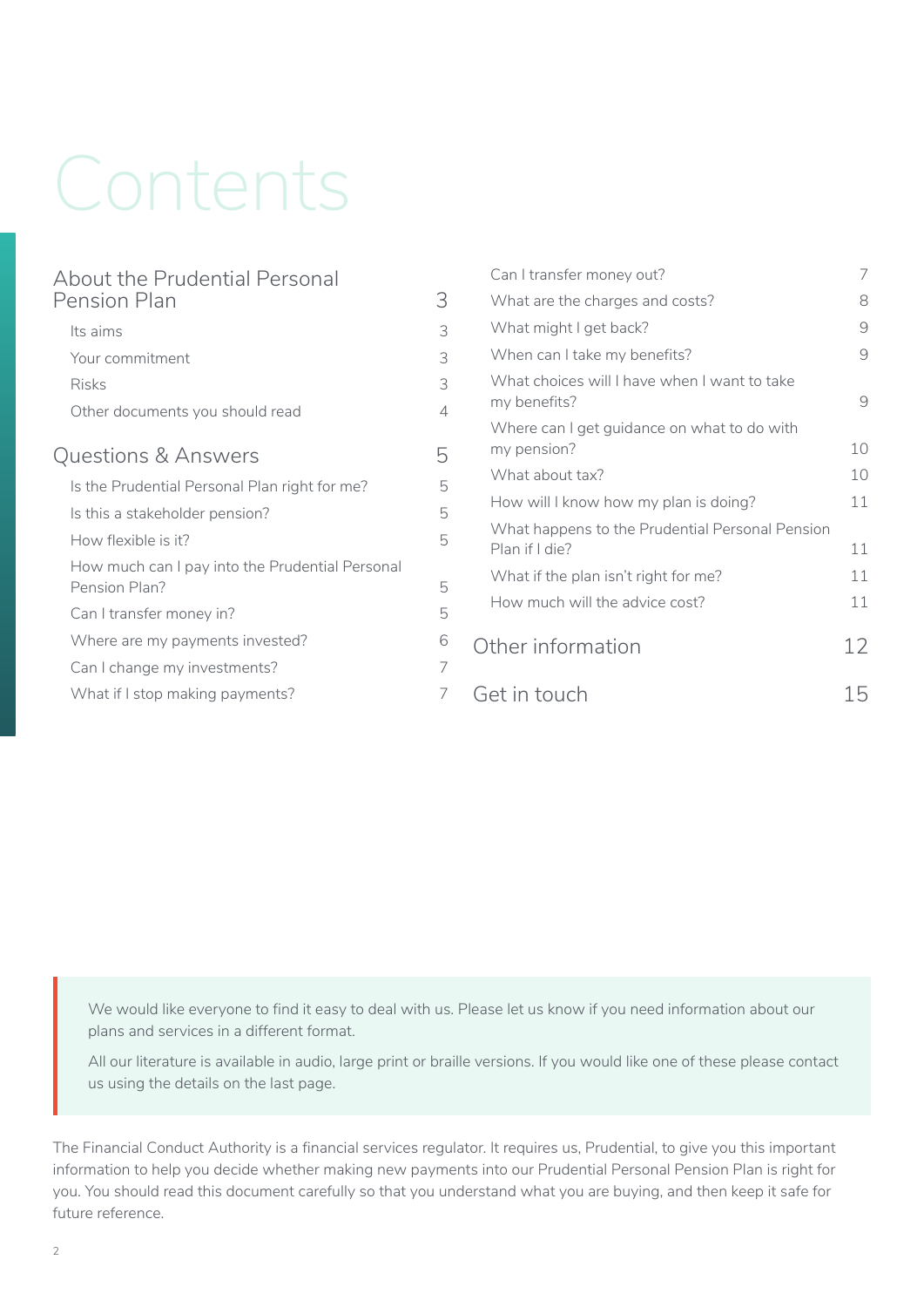# <span id="page-2-0"></span>About the Prudential Personal Pension Plan

The Prudential Personal Pension Plan is a pension arrangement which allows you to flexibly save for retirement in a taxefficient way. Your employer can contribute to the plan too and you can also make one-off or regular payments by direct debit.

If you still have questions about our Personal Pension Plan after reading this booklet, please refer to the "Get in touch" section for our contact details. If you have a financial adviser, please contact them in the first instance.

### Its aims

#### **What this plan is designed to do**

- To help you save for your retirement in a flexible and tax-efficient way.
- To give you access to a wide range of investments to match your attitude to risk and investment objectives.

# Your commitment

#### **What we ask you to do**

- To make at least one payment into the plan either regular or a single payment.
- To allow your pension pot to potentially grow until you take your pension benefits.
- To regularly review your investments to make sure you're on track for retirement.

### Risks

#### **What you need to be aware of**

- The value of your investment can go down as well as up so you might not get back the amount you put in.
- There are different risks for different funds, please refer to your **Fund Guide** for more information.
- As the price of everyday goods and services goes up, your money won't stretch as far as the same amount would now. This is called inflation and will reduce what you can buy in the future.
- If the total charges and costs are more than any overall growth achieved, your plan will fall in value, possibly to even less than you have invested.
- If you withdraw money from the With-Profits Fund we may reduce the value by applying a Market Value Reduction. We explain this in the section 'Where are my payments invested?'.
- There may be a delay in buying, selling or switching to or from certain funds.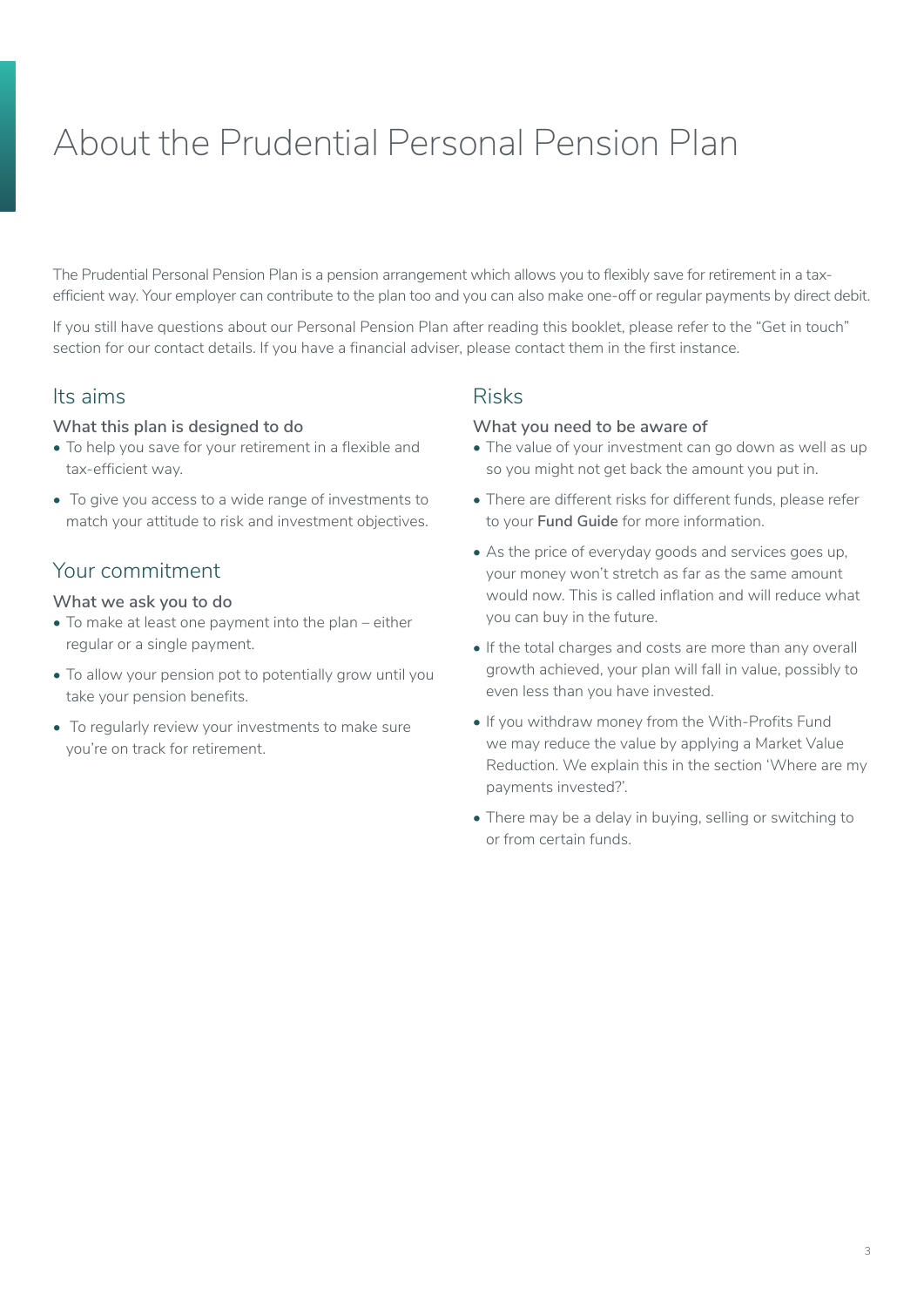# <span id="page-3-0"></span>Other documents you should read

This document gives you key information about the Prudential Personal Pension Plan. If you want more detail on specific points, please read the following documents. We have highlighted when they are relevant throughout this document.

They're all available from your adviser, or direct from us. Details on how to get in touch are on the last page.

**• Member's Explanatory Booklet**

Gives you the full terms and conditions of the contract.

**• Fund Guide**

This explains your investment choices.

- **• Your With-Profits Plan A guide to how we manage the Fund** This provides information on how our With-Profits Fund works, and our current approach to managing it.
- **• Market Value Reduction A clear explanation** This explains what a Market Value Reduction is, together with information about how and when these may apply.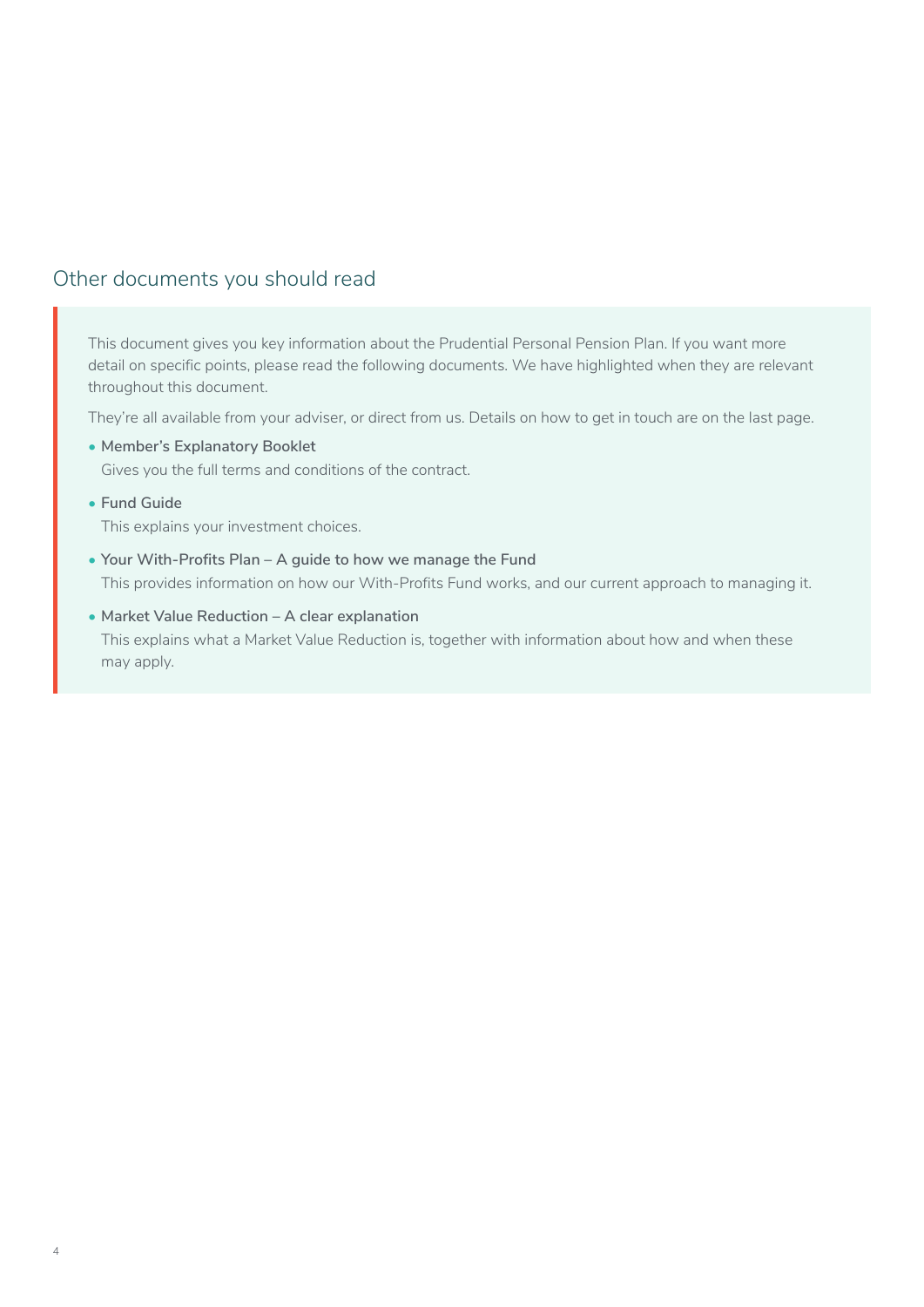# <span id="page-4-0"></span>Questions & Answers

# Is the Prudential Personal Plan right for me?

The Prudential Personal Pension Plan might be right for you if you are looking to save for your retirement in a tax-efficient way.

If you are not sure whether the Prudential Personal Pension Plan is right for you, please speak to a financial adviser. If you don't have one, you can find an adviser at **[pru.co.uk/find-an-adviser](https://www.pru.co.uk/find-an-adviser)**.

# Is this a stakeholder pension?

No, the government has set minimum requirements that companies must meet for a stakeholder pension. These cover things like payments, charges and terms and conditions.

Charges for the plan may be higher than for a stakeholder pension.

A stakeholder pension may meet your needs as well as this plan, and these are widely available.

# How flexible is it?

You and your employer can pay in regular or one-off amounts until you reach age 75. Regular payments are made by direct debit and one-off payments are made by cheque. If your employer is deducting payments from your earnings, you should tell them of any changes you want to make.

You can change your payments at any time, subject to minimum amounts that we may set. Please call us if you would like to discuss this, our contact details can be found under the "Get in touch" section.

You can stop paying or take a payment break and restart later if your circumstances change. Please note that this will reduce your future benefits. If your circumstances do change, please speak to a financial adviser or contact us using the details on the last page.

You can arrange for your payments to be automatically increased each year.

#### **What happens if I move abroad?**

Prudential is not able to accept new money from customers living overseas. If you move abroad and are no longer a resident of the UK you will no longer be able to top up this product.

# How much can I pay into the Prudential Personal Pension Plan?

There's no limit to the amount that you can pay into your plan, however, there are limits on the tax relief you receive. For more information about tax relief, please read the section 'What about tax?'.

# Can I transfer money in?

Yes, if you have a pension plan with another provider, you can transfer the value of it to this plan.

If the pension plan you are transferring money from allows you to take more than 25% of its value as tax free cash when you take your benefits, you may lose this entitlement when you make your transfer.

In some instances you may lose valuable guarantees on existing pension arrangements if you move your pension, also its unlikely you can reverse this decision if you change your mind.

You could lose existing death benefits, such as death in services benefits, if you move away from your existing pension scheme.

You will need to take an increased level of risk, specifically moving from a Defined Benefit scheme to a pension that carries a risk to your money, in order to aim for the retirement you want. This may also be the case if you want to transfer from other investment based pensions because of the choice of funds available to you.

Transferring funds between pension schemes is an important decision, so we recommend that you speak to a financial adviser first.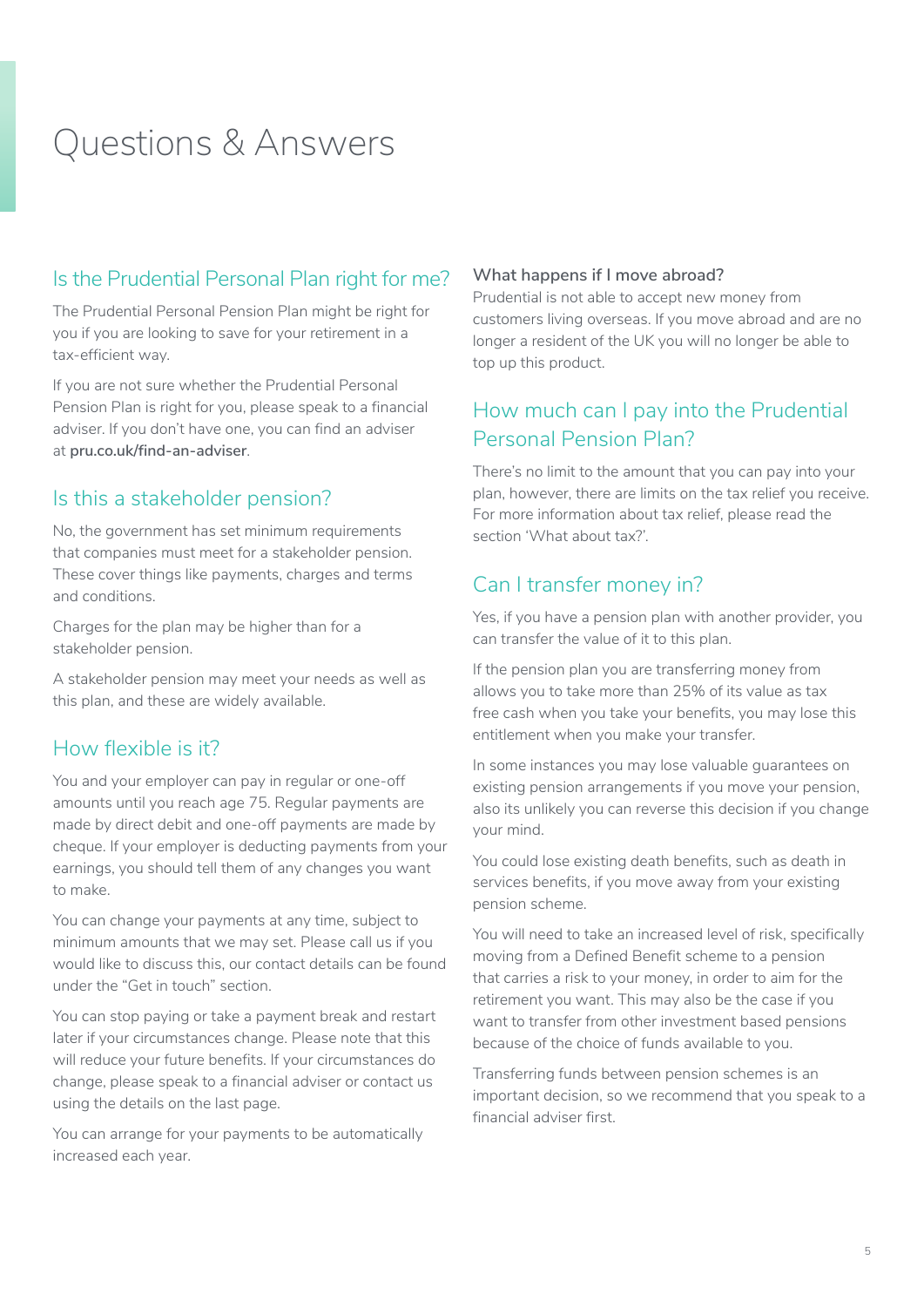# <span id="page-5-0"></span>Where are my payments invested?

Different funds invest in different types of assets for example, some only invest in property, others invest directly in the stock market and others invest in a wide range of assets. Each fund has its own level of risk and potential for growth. Usually, funds with more potential for growth carry more risk. Remember, the performance of the funds isn't guaranteed. The value of your investment can go down as well as up so you may get back less than you put in.

You may be able to choose which funds you would like to invest your money in, from a wide fund range that we offer. You can invest in more than one fund at a time and we use your money to buy units in those funds.

You can only choose to invest your regular payment in any of the Unit – Linked funds if you are currently investing regular payments into one or more of these funds. You can only choose to invest your lump sum payment into any of the Unit-Linked funds if you have previously invested into one or more of these funds.

We may delay the buying, selling and switching to or from certain funds. These delays will only apply in certain circumstances and if this applies to you, we'll let you know. For more information, please read your **Fund Guide**.

Your financial adviser, if you have one, can give you details about the funds, before you choose where to invest. You can also refer to our **Fund Guide**.

#### **Unit-linked funds**

Payments into unit-linked funds will buy units in the chosen funds. The price of each unit depends on the value of the investment in the fund and also whether more money is going into or out of the fund. We work out the value of your plan based on the total number of units you have in each fund. So, if the unit prices rise or fall, so will your plan value. Money in the various funds is invested in a wide range of shares, corporate bonds, government stocks and commercial property in the UK and abroad.

#### **How unit-linked funds invest**

Some of the Prudential funds listed in your fund guide may invest in 'underlying' funds or other investment vehicles. Have a look at a fund's objective and that will tell you where it invests – including if that's in an underlying fund or funds.

If the Prudential fund is investing in just one underlying fund then it's what's known as a 'mirror' fund, as the performance of the Prudential fund broadly aims to reflect the performance of the underlying fund it invests in. The performance of our Prudential fund, compared to what it's invested in won't be exactly the same. The differences between the underlying fund and our fund can be due to:

- additional charges,
- cash management (needed to help people to enter and leave our fund when they want),
- tax,
- timing of investments (this is known as a fund's dealing cycle, it varies between managers and can be several days).

#### **With-Profits Funds**

We work out the value of With-Profits investments differently. A With-Profits investment is one that aims to smooth some of the short term highs and lows of the fund over the period of time that you hold the plan. So, in theory you should see a steadier return year on year, rather than watching the value of your Plan fully reflect the rise and fall in investment markets. The value of your investment can go down as well as up and is not guaranteed, so you might get back less than you put in.

Your payments are pooled with those of other Prudential With-Profits investors to form a fund and we invest this fund in a wide range of investments including company shares, property, Government bonds, company bonds and cash deposits. We then allocate your share of the profits of the fund by adding bonuses. There are currently two types of bonus:

• regular, which we add throughout each year. We can change the rate of regular bonus at any time without telling you beforehand, although once added these bonuses are guaranteed on death and at your selected retirement age,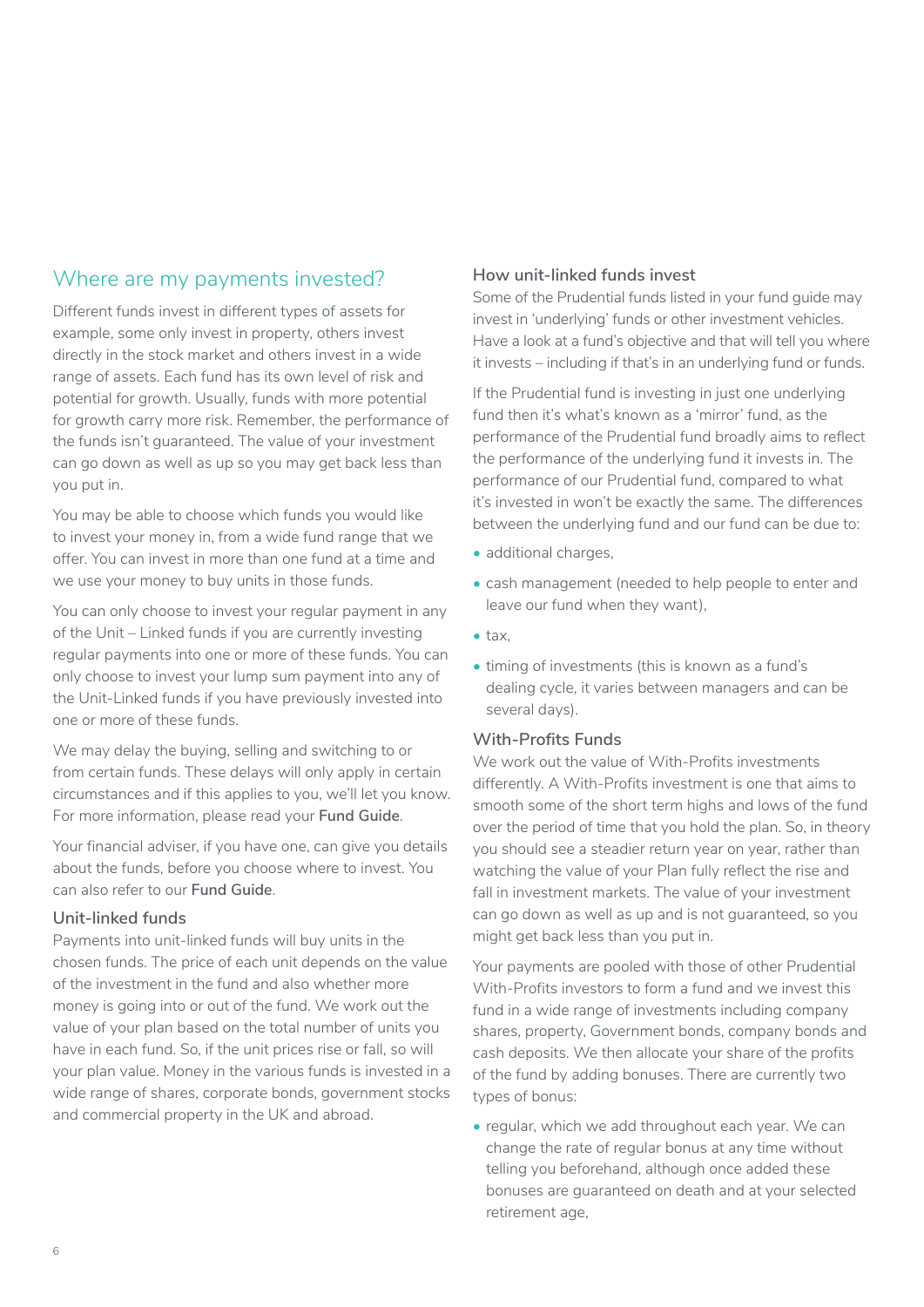<span id="page-6-0"></span>• final, which we may pay when you take money out of the With-Profits Fund, although this may vary and is not guaranteed. The final bonus can be reduced or removed at any time, without warning.

You can get further information about this from **Your With-Profits Plan – a guide to how we manage the Fund.**

#### **What's a Market Value Reduction?**

If you take money out of the With-Profits Fund, we may reduce the value of your fund if the value of the underlying assets is less than the value of your plan including all bonuses. This reduction is known as a Market Value Reduction (MVR). It is designed to protect investors who are not taking their money out and its application means that you get a return based on the earnings of the With-Profits Fund over the period your payments have been invested.

We apply any MVR to your plan's value including regular and final bonuses. Please read "**Your With-Profits Plan – a guide to how we manage the fund**" for more information on bonuses. An MVR will reduce the value of your plan and if investment returns have been low, you may even get back less than you have invested in your plan.

We quarantee not to apply an MVR at your selected retirement date or on any claims in the event of your death.

#### **Our current practice on applying an MVR**

We may apply a Market Value Reduction to any full or partial withdrawals, switches or transfers out of the With-Profits Fund. As plans approach the selected retirement date, the size of any MVR that would apply could be expected to gradually reduce.

We reserve the right to change our current practice on Market Value Reductions at any time, without prior notice, and this would apply to existing plans and any new plans or top-ups. Examples of reasons for a change would include significant changes in the investment market or because the number of people moving out of the fund increases substantially.

For more information on our current practice, and on when we may apply an MVR please see **Market Value Reduction – a clear explanation.** 

# Can I change my investments?

Yes, you can switch your money between funds at any time, subject to availability of fund choice. For more information, please read 'Where are my payments invested?' We don't currently charge you for this but if this changes in the future we'll let you know.

We may delay the buying, selling and switching to or from certain funds. These delays will only apply in certain circumstances and if this applies to you, we'll let you know. For more information, please read your **Fund Guide**.

We may apply a Market Value Reduction if you switch money out of our With-Profits Fund. For more information please read the section 'Where are my payments invested?'.

# What if I stop making payments?

You can stop paying or take a payment break and restart later if your circumstances change. This will reduce your future benefits.

Please remember that we'll keep taking our charges, even if you stop your regular payments. Charges and costs may vary in the future and may be higher than they are now.

# Can I transfer money out?

You can transfer your pension pot to another pension scheme at any time. We do not charge you for transferring to a new arrangement.

We may apply a Market Value Reduction if you transfer money out of our With-Profits Fund. For more information about this, please read the section 'Where are my payments invested?'.

To find more information on this subject, you should speak to a Financial Adviser.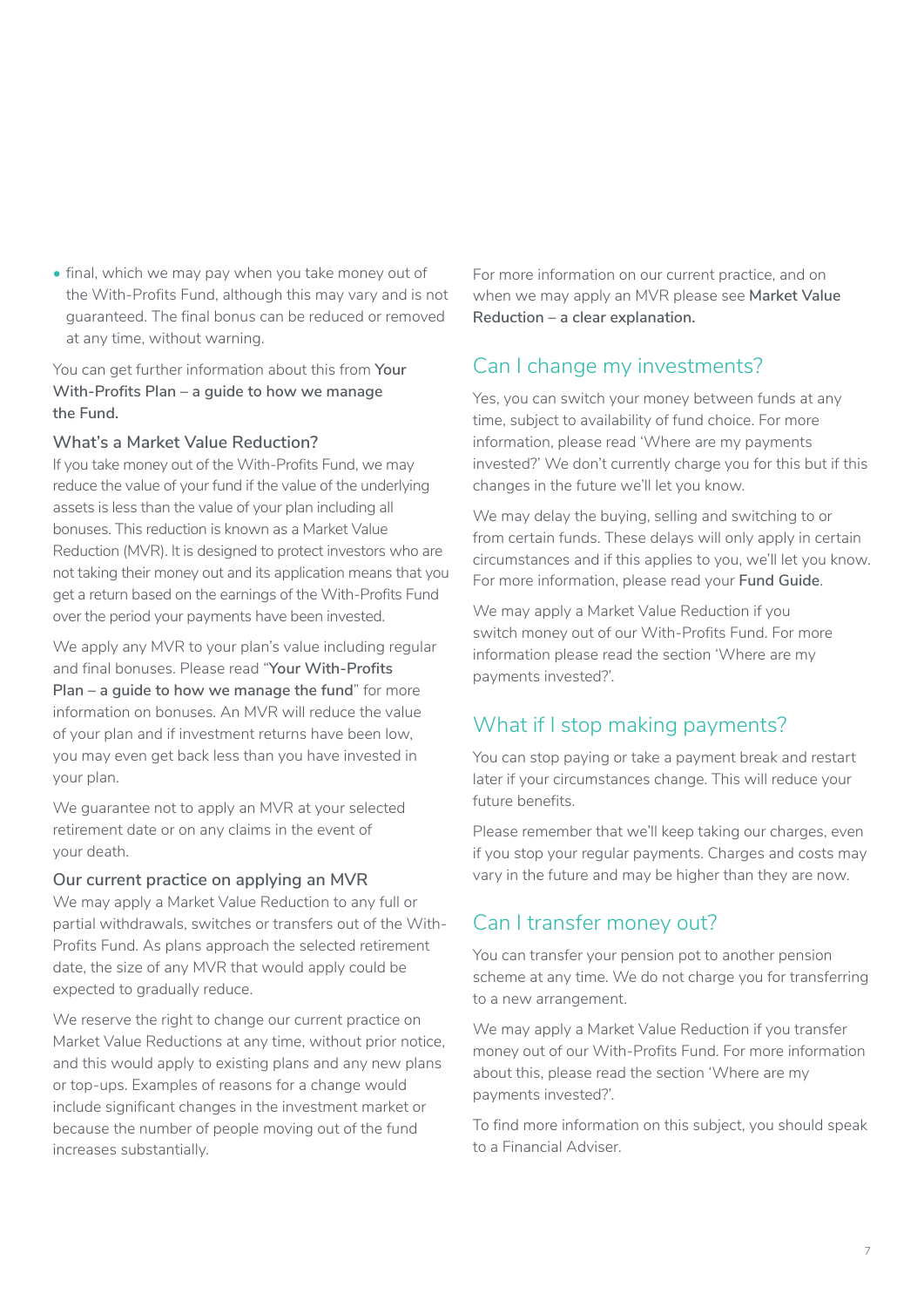# <span id="page-7-0"></span>What are the charges and costs?

Charges and costs are deducted for managing your plan and the underlying investments. The amount we charge depends on the funds you invest in.

Please remember we'll keep taking our charges, even if you stop regular payments.

Charges and costs may vary in future and may be higher than they are now. You can find more information in your **Fund Guide**.

#### **Annual Management Charge**

For unit-linked funds, we deduct an Annual Management Charge from the funds and this charge is calculated daily and taken monthly from your plan by cancelling units. The amount of charge we deduct depends on the funds you choose to invest in and the amount of your original investment. For more information, please read your Fund Guide. We calculate and take the charge for With-Profits funds differently.

#### **With-Profits annual charge**

For With-Profits Funds, there are various costs involved with setting up and managing your policy. We deduct a charge from the With-Profits Fund each year to cover these costs.

The charge isn't explicit so you'll not see it being taken from your policy. It's deducted from the underlying With – Profits Fund and is already taken into account when we calculate bonus rates for our With-Profits Fund. The With-Profits Fund's annual charge depends on the performance of the With-Profits Fund, in particular the investment return and our expenses. If, for example, over time investment returns are higher then we'd expect to increase the charges and if investment returns are lower we'd expect to reduce the charges. The charge will depend on the investment returns achieved and the expenses incurred by the Fund (higher investment returns will be associated with a higher charge and lower investment returns will be associated with a lower charge). The charge is currently expected to be approximately 0.95% a year if the investment return in the With-Profits Fund is 5% a year (gross of tax).

More information on the operation of the With-Profits Funds is explained in **Your With-Profits Plan – a guide to how we manage the Fund**.

#### **Further costs**

In addition to our charges, there may be further costs incurred, which can vary over time. Where these are applicable, they are paid for by the relevant fund and will impact on its overall performance.

For more information on these further costs, please read the **Fund Guide**.

#### **With-Profits charge for guarantees**

There's a charge to pay for all the guarantees the With-Profits Fund supports and we take this charge by adjusting regular and final bonuses each year. We guarantee not to apply a Market Value Reduction (MVR) e.g. when payments are made because of death or at your selected retirement age. Our current practice (which isn't guaranteed) may include additional circumstances when an MVR isn't applied. Please see 'Where are my payments invested?' for more information.

The total deduction for guarantee charges over the lifetime of your plan is not currently more than 2% of any payment made from the fund. We'll review the amount of the charge from time to time. Charges may vary if, for example, the long term mix or type of assets held within the With-Profits Fund is changed.

You won't see this charge on your annual statement because we take it by adjusting regular and final bonuses.

We'll review the amount of our With-Profits guarantee charge from time to time. The above charges may vary if, for example, the long term mix or type of assets held within the With-Profits Fund is changed.

For more information about bonuses and charges, please read Your **With-Profits Plan – a guide to how we manage the Fund**.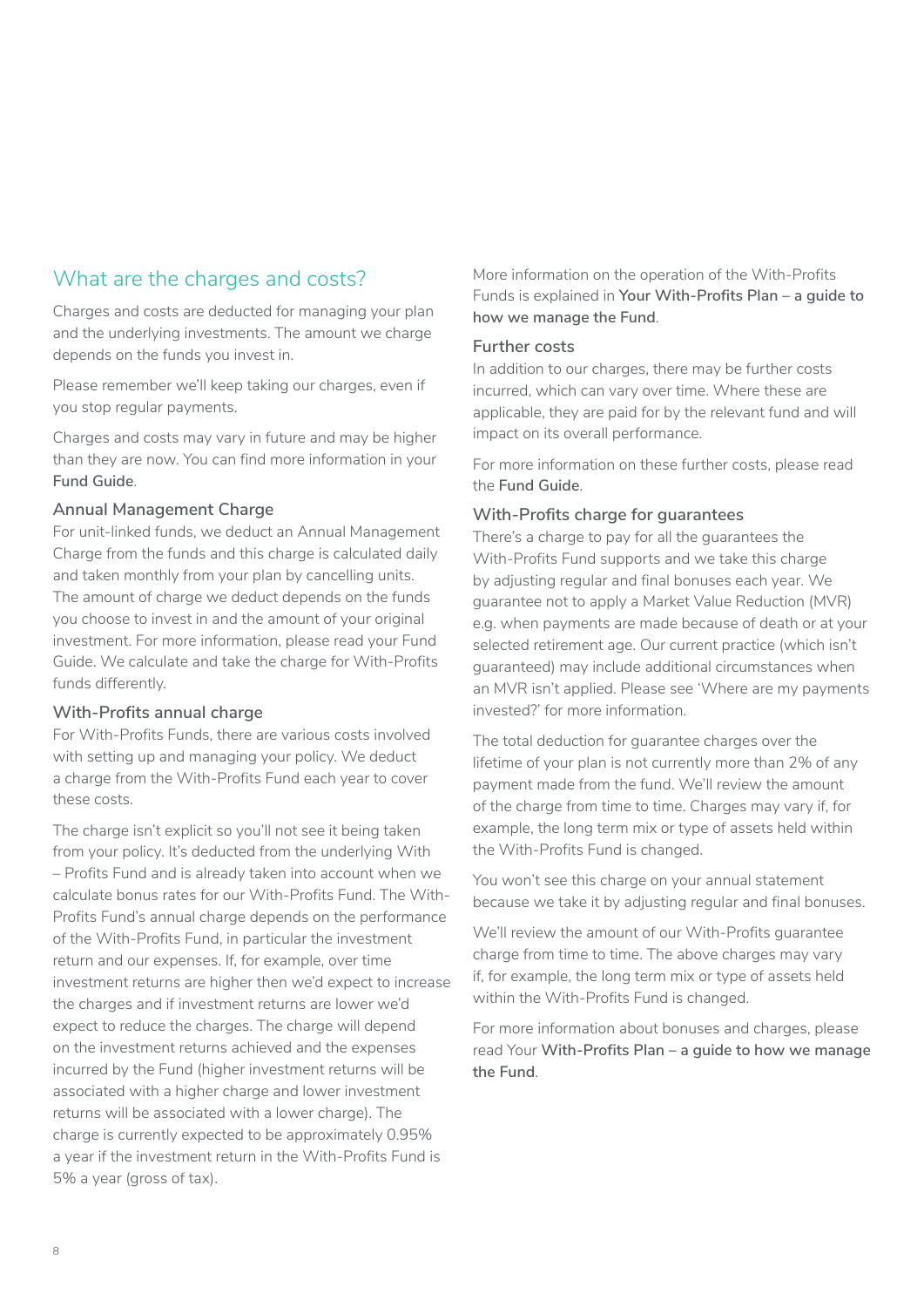# <span id="page-8-0"></span>What might I get back?

The size of your pension pot will depend on many factors such as:

- the amount that has been paid into the plan
- how long the payments have been invested
- the performance of the fund(s) you have invested in
- the age you choose to take your benefits
- the amount of charges you've paid
- any market value reduction (MVR) that we may apply to the value of your fund in respect of With-Profit fund investments.

For an example of the income you could receive, please see your illustration.

# When can I take my benefits?

You can start taking your benefits from the age of 55, even if you're still working. You might be able to take your benefits earlier than that if you're in ill health.

The Government has confirmed its intention to increase the minimum age from which you can access your personal or occupational pension from 55 to 57 on 6 April 2028. State Pension age will increase from age 66 to age 67 for males and females between 6 April 2026 and 5 April 2028. These ages may change in future.

# What choices will I have when I want to take my benefits?

You've got different options to choose from when it comes to taking your benefits. We'll contact you as you approach retirement to let you know which of these options we may be able to offer you.

Depending on your choices, you might need to move your pot to another pension to access some of these options or to access them when you prefer.

#### **Flexible cash or income (also known as drawdown)**

You can take out up to 25% of the money moved into your flexible cash or income plan, in cash, tax-free. You'll need to do this at the start. You can then dip into the rest as and when you like. You can also set up a regular income with this option. Any money you take after the first 25% may be subject to income tax.

#### **A guaranteed income for life (also known as an annuity)**

You can use your plan to buy an income for life. It pays you an income (a bit like a salary) and is guaranteed for life. These payments may be subject to income tax. In most cases you can take up to 25% of the money you move into your guaranteed income for life, in cash, tax-free. You'll need to do this at the start and you need to take the rest as an income.

#### **Cash in your plan all at once**

You can take your whole plan in one go, as a lump sum. Normally the first 25% is tax-free, but on the remainder, you could lose 20%, 40% or even 45% to income tax, if it pushes you into a higher tax bracket (especially if you're still earning). You'll need to plan how you provide an income for the rest of your life.

#### **Take cash in stages**

You can leave your money in your plan and take out cash lump sums whenever you need to – until it's all gone, or you decide to do something else with what's left. You decide when and how much to take out. Every time you take money from your plan, the first 25% is usually tax free and the remainder may be subject to income tax.

#### **Take more than one option**

You don't have to choose one option – you can take a combination of some or all of them over time, even if you've only got one pension pot.

Whatever you decide to do with your pension savings – you don't have to stay with us. You should shop around and depending on the choices you make, you may find something more appropriate elsewhere, with alternative features, investment options or charges.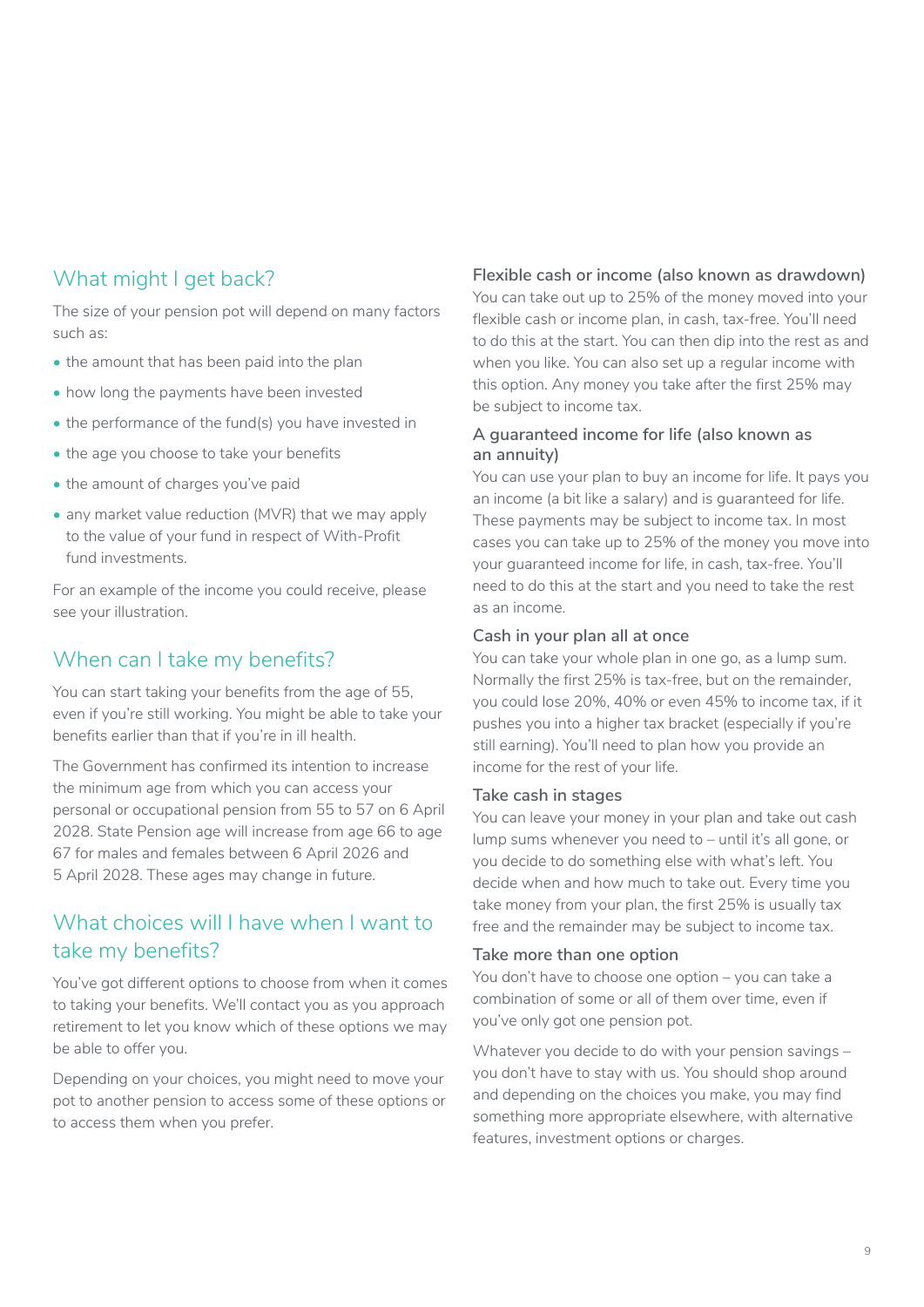# <span id="page-9-0"></span>Where can I get guidance on what to do with my pension?

General guidance and information on all aspects of pensions is available from MoneyHelper.

**MoneyHelper Pensions Guidance Money and Pensions Service 120 Holborn London EC1N 2TD**

Telephone: **0800 011 3797**

Website: **[moneyhelper.org.uk/en/pensions-and-retirement](https://www.moneyhelper.org.uk/en/pensions-and-retirement)**

For people over 50, Pension Wise is also available. This Government service from MoneyHelper offers guidance to people with personal or workplace pensions on all the options available for their pension savings. You can have a free consultation online, over the phone and face to face.

Telephone: **0800 280 8880**

Website: **[moneyhelper.org.uk/pensionwise](https://www.moneyhelper.org.uk/pensionwise)**

These services are free and impartial and using them won't affect your legal rights.

# What about tax?

#### **Tax Relief**

You'll normally receive tax relief on your contributions. For every £100 you pay into your plan, HM Revenue & Customs (HMRC) will pay in another £25. You'll get this tax relief up to the higher of £3,600 gross (including tax relief) or 100% of your earnings. If you are liable to income tax on your earnings at a higher rate than the basic rate you will be able to claim back the extra tax you pay through your tax return.

#### **Annual Allowance**

The Annual Allowance is a limit to the total amount of payments that can be paid to defined contribution pension schemes and the total amount of benefits that you can build up in defined benefit pension schemes each year, for tax relief purposes.

#### **Money Purchase Annual Allowance**

Taking money out of your pension will sometimes lower the amount you can pay into all the pensions you may have while still benefitting from tax relief. This limit is called the Money Purchase Annual Allowance (MPAA). Your pension scheme administrator or provider will have told you if you are subject to the MPAA at the time they started to pay you.

#### **Lifetime Allowance**

The Lifetime Allowance is a limit on the amount of pension benefit that can be drawn from pension schemes, whether lump sums or retirement income, and can be paid without triggering an extra tax charge.

#### **Capital Gains Tax**

You don't pay capital gains tax on your pension funds.

#### **Income Tax**

Any money taken out, excluding any tax-free cash, may be subject to income tax. Lump sum benefits payable on death are not subject to income tax unless they are paid out more than two years after notification of death or where death occurred after age 75.

#### **Inheritance Tax**

Lump sum benefits are not normally subject to Inheritance tax.

Tax rules can change and the impact of taxation (and any tax relief) depends on your circumstances. Before you make a decision you might want to speak to a financial adviser. They can help you understand the tax rules and how they might affect you.

For more information visit **[pru.co.uk/tax](https://www.pru.co.uk/tax)** or the HMRC website at **[hmrc.gov.uk](https://www.hmrc.gov.uk)**.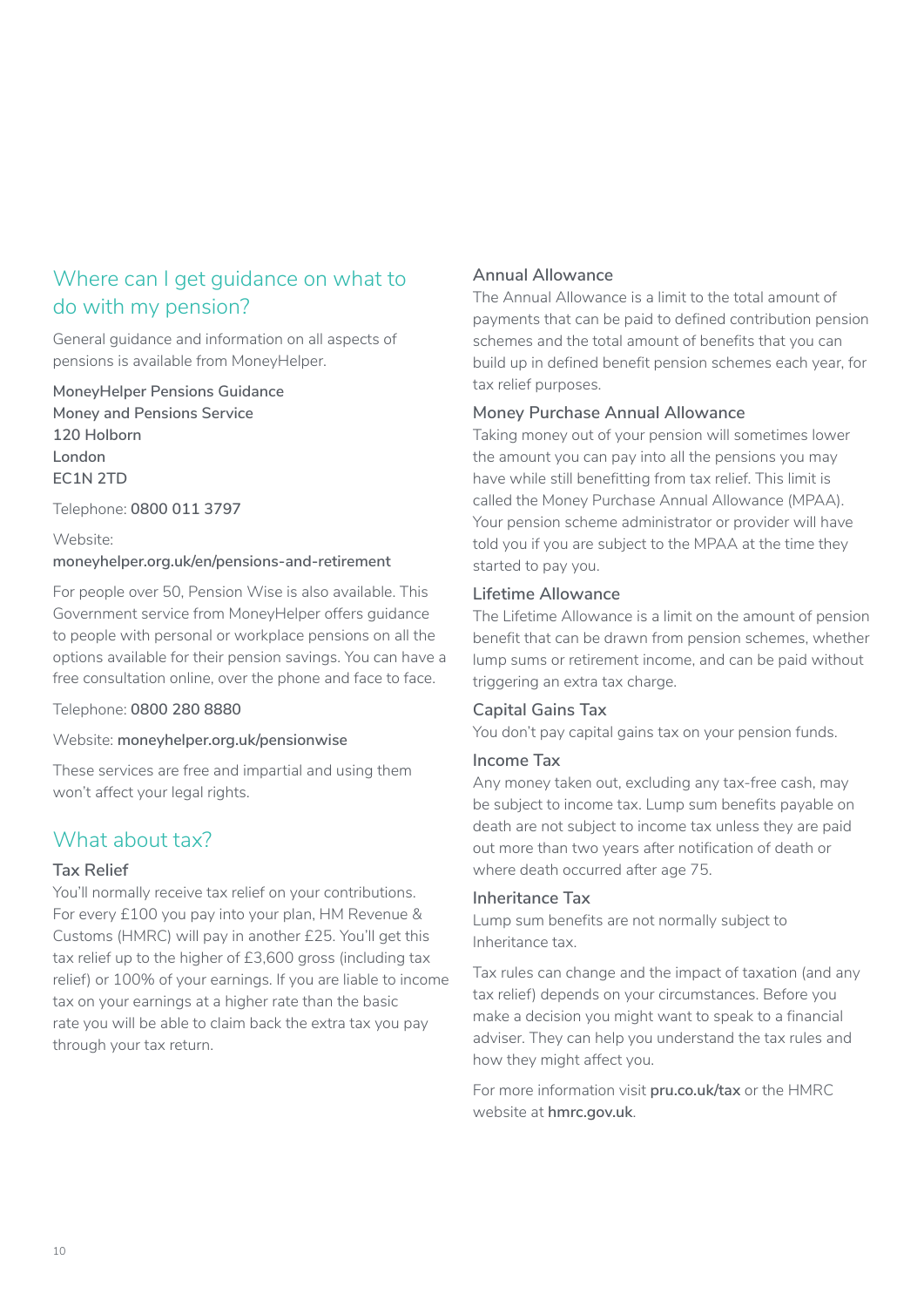# <span id="page-10-0"></span>How will I know how my plan is doing?

We'll send you a yearly statement, which shows how your plan is doing.

#### **Keep track of your plan online, at a time that suits you**

With your online service you can check the value of your plan, contact us securely, change personal details and view your documents. If you're not registered, it's easy and only takes five minutes. You'll need your policy number, postcode and date of birth. Go to **[pru.co.uk/registeronline](https://www.pru.co.uk/registeronline)**  to find out more.

Alternatively, you can email us at **[contact.us@prudential.](mailto:contact.us%40prudential.co.uk?subject=) [co.uk](mailto:contact.us%40prudential.co.uk?subject=)**. We want to make sure your information is kept secure. So please don't send us any personal details using email. Or you can phone our Customer Service Centre on **0345 640 1000** and a member of our team will give you an up-to-date valuation.

# What happens to the Prudential Personal Pension Plan if I die?

If you die before you start taking your benefits, we will pay the value of your pension pot, as a lump sum.

We decide who to pay your money to which means your pension doesn't normally form part of your estate for Inheritance Tax purposes. We ask you to help us make the decision by completing a Nomination of Beneficiary form and keeping it up to date – this is a common way of helping pension schemes choose who benefits from your pension after you die.

If the value of all death benefits paid as a lump sum from this and any other scheme is more than the Lifetime Allowance, there will normally be a special tax charge. For further details please read the section on "Lifetime Allowance.

For more information about inheritance tax rules, please go to HMRC's website **hmrc.gov.uk/inheritance-tax**.

# What if the plan isn't right for me?

You have 30 days from the date you receive your plan documents to cancel new payments into your plan. This is called a cooling-off period.

To cancel it, please complete and return the Cancellation Notice that we send you with your plan documents, or write to us at:

**Prudential Customer Services Prudential Lancing BN15 8GB**

Please include your reference number.

Once we receive your cancellation instruction, we'll normally give you all your money back. However, if you start your plan with a one-off payment, we'll value your units on the date we receive your cancellation instruction. If the value of your units has fallen, you will get back less than you paid in.

If you do not exercise your right to cancel within the 30 day statutory period, the contract will become binding and we will not return any money to you until you are ready to take your benefits.

If you cancel your plan and you took financial advice, you'll need to speak to your financial adviser to agree how any payments are returned if applicable.

# How much will the advice cost?

If you take advice then you will agree the cost of this with your adviser when you start the plan, please refer to your personal illustration or contact your financial adviser for further details.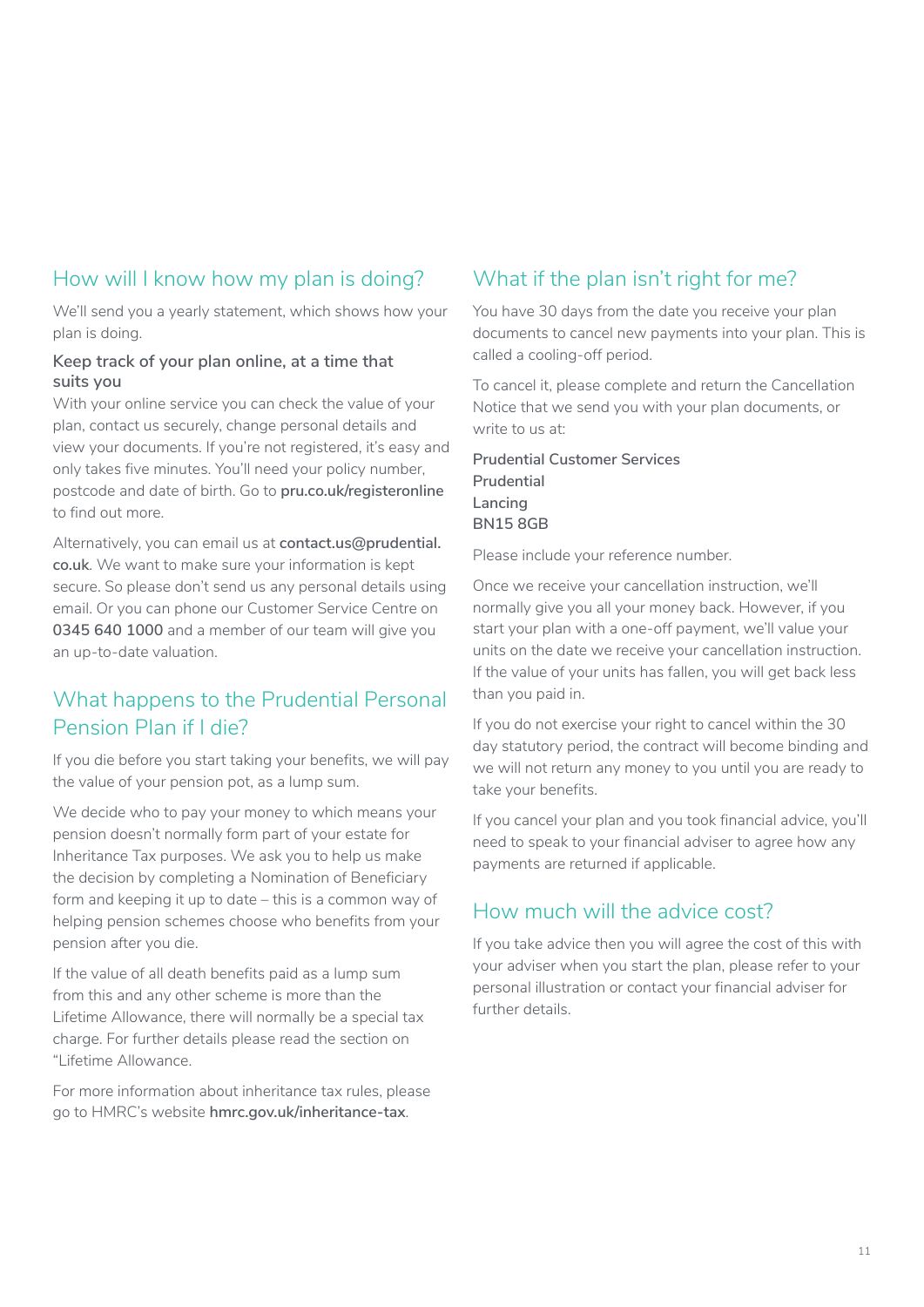# <span id="page-11-0"></span>Other information

# Client category

We classify you as a 'retail client' under Financial Conduct Authority (FCA) rules. This means you'll receive the highest level of protection for complaints and compensation and receive information in a straightforward way.

# Compensation

The products Prudential Assurance Company Limited (PACL) offer are covered by the Financial Services Compensation Scheme (FSCS). If we get into financial difficulties, you may be able to make a claim. The FSCS is an independent body set up by Government to provide compensation for people where their authorised financial services provider gets into financial difficulties and becomes unable, or unlikely to be able, to pay claims against it. This circumstance is referred to as being 'in default'.

Losses, which may result from poor investment performance, are not covered by the FSCS.

#### **Where does FSCS protection apply? There is full FSCS coverage if PACL is 'in default'.**

- Your pension is protected up to 100% of the value of your claim.
- Any funds you choose to hold in your pension will be included in the value of your claim in the event that PACL is declared 'in default'.
- If you hold the Prudential With-Profits funds in your pension, they are protected 100% in the event of the default of PACL.

All the other funds we offer, apart from those mentioned above, are unit-linked, and invest in other funds managed by non-PACL fund managers. FSCS cover does not apply if the non-PACL fund manager were to be 'in default'.

- There is no FSCS cover for unit-linked funds investing with non-PACL fund managers if that manager were to be 'in default'.
- See 'How unit-linked funds invest' for further information on these types of fund (often called 'mirror' funds).

You can find out more information on the FSCS at **[pru.co.uk/fscs](http://www.pru.co.uk/fscs)**, or you can call us.

Information is also available from the Financial Services Compensation Scheme.

Visit their website: **[fscs.org.uk](http://www.fscs.org.uk)**

Or write to:

**The Financial Services Compensation Scheme, PO Box 300 Mitcheldean GL17 1DY**

Or call the FSCS: Telephone: **0800 678 1100**

#### **Where FSCS coverage does not apply, then other factors can come in**

As explained in the 'Where does FSCS protection apply?' section, the FSCS doesn't cover every situation. For example unit-linked funds that invest in the funds of non-PACL fund managers (often called 'mirror' funds).

But, where FSCS protection does not apply, there are other factors that could help if the worst happened and a provider was 'in default'. For example, the use of custodians or depositories to provide protection for fund assets, where there is separate legal ownership of assets and legal entities that aren't liable for any losses of a fund manager. In so doing, the intention is that the underlying fund will not be liable for any losses the underlying fund management company incurs.

PACL would aim to recover any money invested in an underlying fund where the fund manager has been declared 'in default', but PACL would not be liable for any loss incurred from the default of the non-PACL fund manager.

# Financial Strength

Prudential meets regulatory standards for meeting its financial obligations. You can read our solvency and financial conditions reports at **[pru.co.uk/about\\_us](https://www.pru.co.uk/about_us)**, or if you contact us using our details on the last page, we can post some information to you.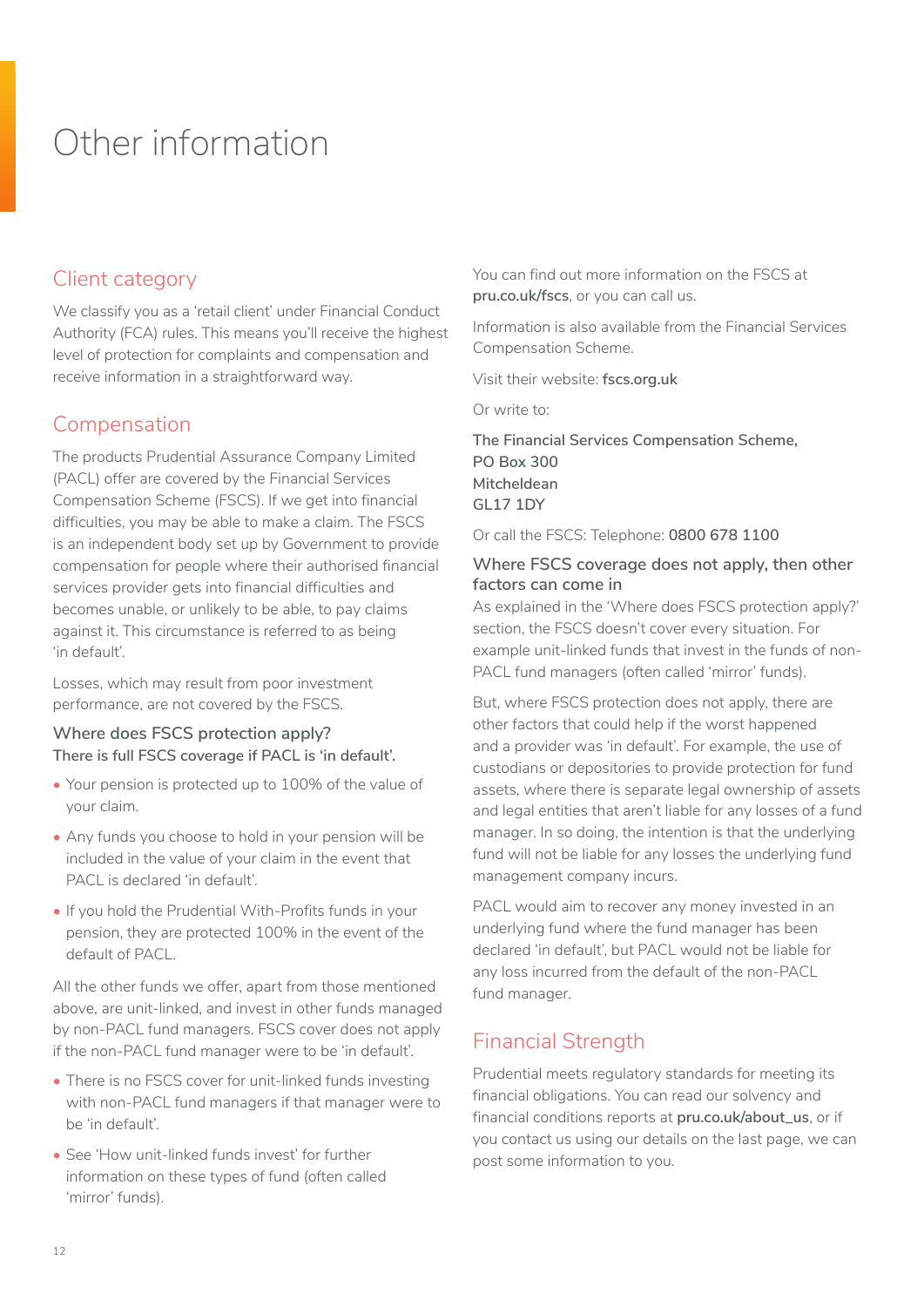### Terms and conditions

This Key Features Document gives a summary of your plan. Full details are set out in our **Member's Explanatory Booklet** which is available on request using the contact details on the last page. We will also send it to you when your plan starts.

# Conflict of Interest

We want to make sure that we uphold our reputation for conducting business with integrity. If we become aware that our interests may conflict with yours we will take all reasonable steps to manage it in an appropriate manner.

We have drawn up a policy to deal with any conflicts of interest. If you would like to know the full details, please contact us using our details on the last page.

#### Law

The law of England and Wales applies to your contract.

# Our regulators

We are authorised by the Prudential Regulation Authority and regulated by the Financial Conduct Authority and the Prudential Regulation Authority. Prudential Assurance Company Limited is entered on the Financial Conduct Authority (FCA) Register, FCA Reference Number 139793. The FCA Register is a public record of all the organisations that the FCA regulates.

You can contact the FCA at:

**The Financial Conduct Authority 12 Endeavour Square London E20 1JN**

Email: **[consumer.queries@fca.org.uk](mailto:consumer.queries%40fca.org.uk?subject=)**

Prudential Regulation Authority details:

**The Prudential Regulation Authority Bank of England Threadneedle St London EC2R 8AH** 

Email: **[enquiries@bankofengland.co.uk](mailto:enquiries%40bankofengland.co.uk?subject=)**

# Communicating with you

Our documents and terms and conditions, as well as all other communications, will be in English.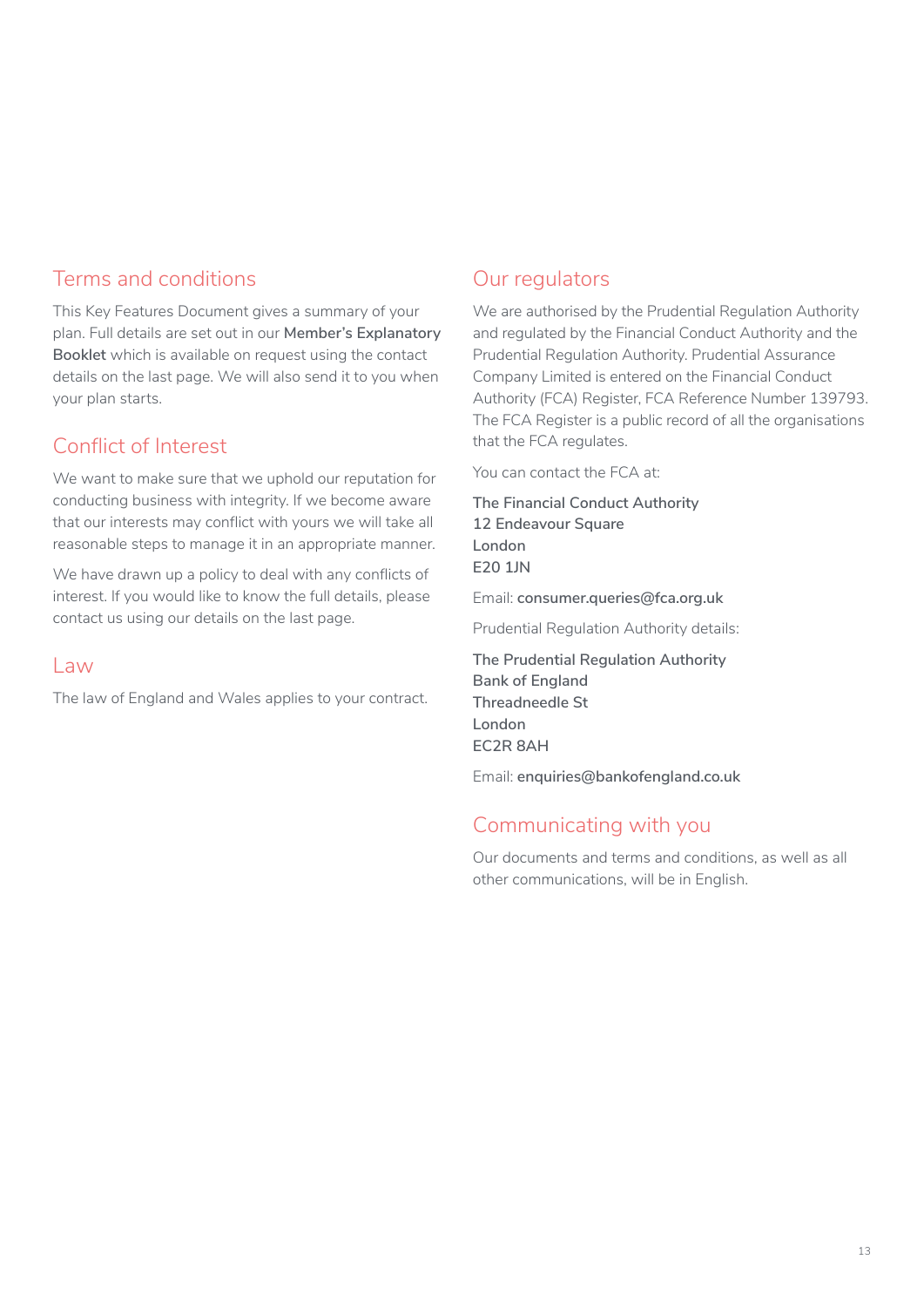### How to make a complaint

If you have a complaint, please get in touch with us and we will do everything we can to resolve it. You can also ask us for details of our complaints handling process. Our contact details are in the 'Get in touch' section at the back of this document.

If you're not satisfied with our response, you can take your complaint to the Financial Ombudsman Service who help settle individual disputes between consumers and businesses providing financial services:

**Financial Ombudsman Service Exchange Tower Harbour Exchange London E14 9SR**

Telephone: **0800 023 4567** or **0300 123 9123**

Or visit the website: **[financial-ombudsman.org.uk](https://www.financial-ombudsman.org.uk)**

Help is also available from The Pensions Ombudsman who deals with complaints and disputes about the administration and management of occupational and personal pension schemes.

**The Pensions Ombudsman 10 South Colonnade Canary Wharf London E14 4PU**

Telephone: **0800 917 4487**

Email: **[enquiries@pensions-ombudsman.org.uk](mailto:enquiries%40pensions-ombudsman.org.uk?subject=)**

Website: **[pensions-ombudsman.org.uk](https://www.pensions-ombudsman.org.uk/)**

You can also submit a complaint form online: **[pensions-ombudsman.org.uk/making-complaint](http://www.pensions-ombudsman.org.uk/making-complaint)**

These services are free and using them won't affect your legal rights.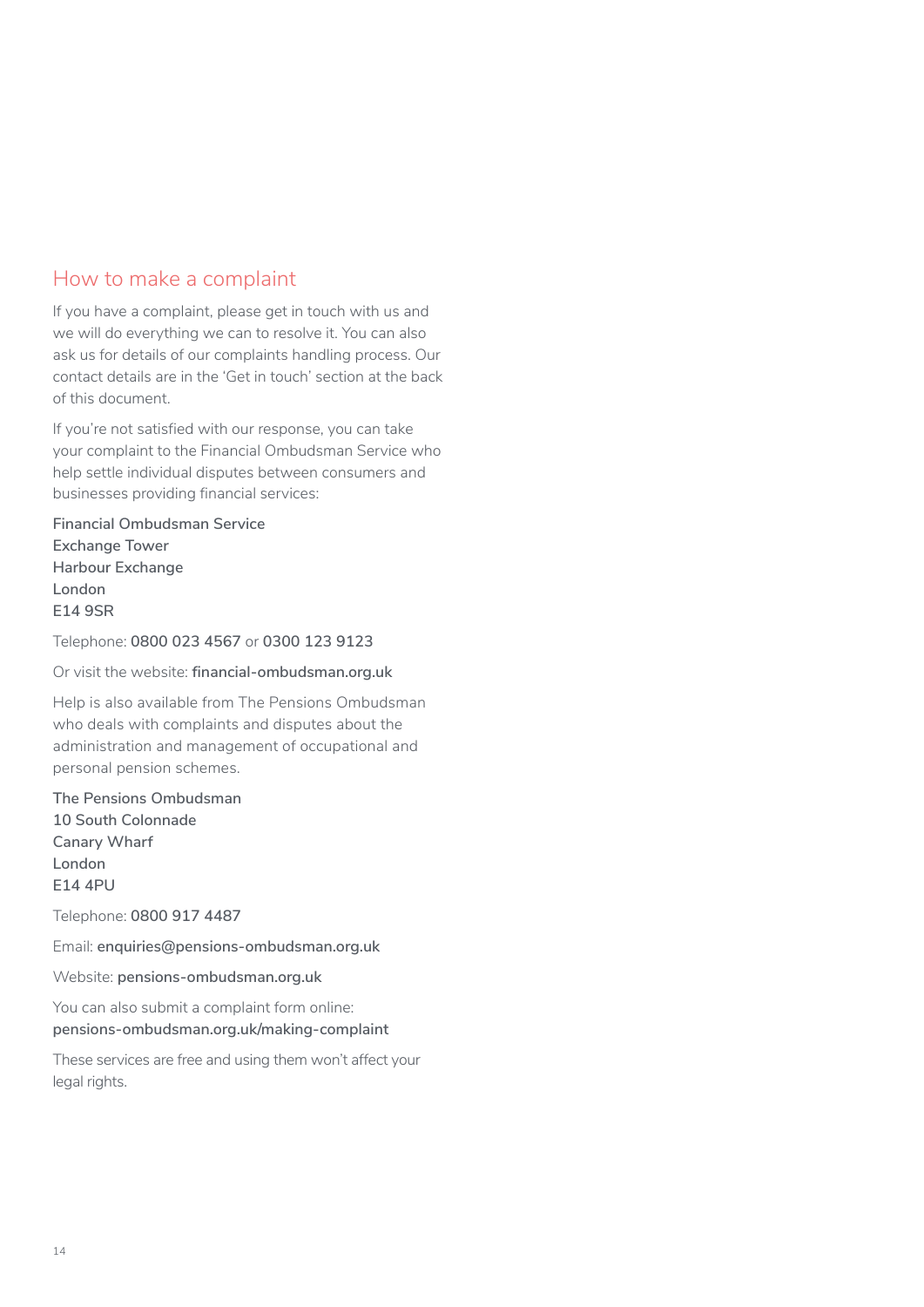# <span id="page-14-0"></span>Get in touch

If you want to contact us you can write or phone us:



With your Online Service you can check the value of your plan, contact us securely, change personal details and view your documents. If you're not registered, it's easy and only takes five minutes. You'll need your policy number, postcode and date of birth. Go to **[pru.co.uk/registeronline](https://www.pru.co.uk/registeronline)** to find out more.



Write to: **Prudential Lancing BN15 8GB UK**



Phone: **0345 640 1000** Monday to Friday 8am to 6.00pm (we are not open on public holidays). We might record your call for training and quality purposes. To find out more about how we use your personal data please visit **[pru.co.uk/mydata/](http://www.pru.co.uk/mydata/)**.

If you are a deaf customer, who is also a British Sign Language (BSL) user, you can contact us using a Video Relay service. The service, provided by SignVideo, connects customers to fully qualified, registered NRCPD interpreters who will relay your conversation with a member of our customer service team.

#### **[pru.co.uk/contact-us/signvideo](https://www.pru.co.uk/contact-us/signvideo)**

There is no cost for using this service to call Prudential and we're available to help you Monday to Friday, 8am to 6pm.

# Keep in touch

It's important that we keep in touch so, if you change your address or any of your contact details, please let us know.